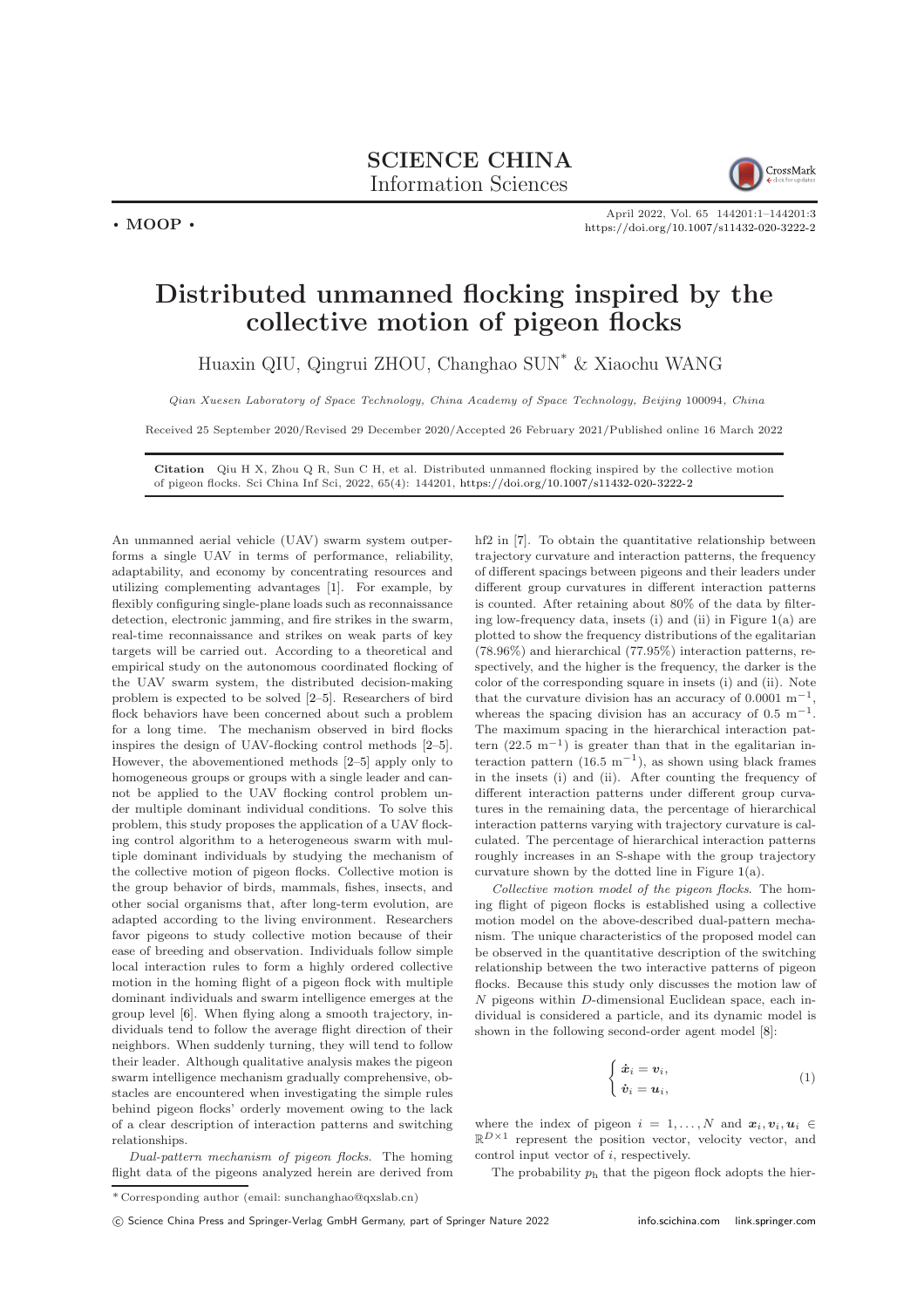<span id="page-1-0"></span>

Figure 1 (Color online) Unmanned aerial vehicle flocking inspired by pigeons. (a) Percentage change of hierarchical interaction patterns; (b) UAV flocking framework; (c) simulation results.

archical interaction pattern is defined as follows:

$$
p_{\rm h} = 1/\left(1 + \alpha e^{-\beta \bar{K}^t}\right),\tag{2}
$$

where  $\alpha > 1$  and  $\beta > 0$  are logistic function parameters, and  $\bar{K}^t$  is the group trajectory curvature at time t. The set of individuals with the location information of target T is defined as the set  $S_d$  of dominant individuals.

Based on the above definition, individuals will generate control vector  $u_i$  based on neighbor interaction information and target locations to synchronize with neighbors, maintain a desired distance from the neighbors, and reach the target position vector  $x_T$  with a maximum allowable error.

$$
\mathbf{u}_{i} = \begin{cases}\n-K^{\mathrm{F}} \sum_{j \in \mathcal{N}_{i}^{1}} \nabla_{\mathbf{x}_{i}} V_{ij}^{\mathrm{F}} \left( \|\mathbf{x}_{ij}\|\right) \\
-K^{\mathrm{T}} \nabla_{\mathbf{x}_{i}} V_{i}^{\mathrm{T}} \left( \|\mathbf{x}_{i} - \mathbf{x}_{\mathrm{T}}\|\right) & i \in S_{\mathrm{d}}, \\
-K^{\mathrm{V}} \omega \sum_{j \in \mathcal{N}_{i}} \mathbf{v}_{ij}, & i \in S_{\mathrm{d}}, \\
-K^{\mathrm{F}} \sum_{j \in \mathcal{N}_{i}^{1}} \nabla_{\mathbf{x}_{i}} V_{ij}^{\mathrm{F}} \left( \|\mathbf{x}_{ij}\|\right) & i \notin S_{\mathrm{d}}, \\
-K^{\mathrm{V}} \left(\sum_{j \in \mathcal{N}_{i} \backslash S_{\mathrm{d}}} \mathbf{v}_{ij} + \omega \sum_{j \in \mathcal{N}_{i} \cap S_{\mathrm{d}}} \mathbf{v}_{ij}\right), & i \notin S_{\mathrm{d}},\n\end{cases}
$$

where  $K^{\rm F} > 0$ ,  $K^{\rm T} > 0$ , and  $K^{\rm V} > 0$  represent the formation, target, and alignment control gains, respectively.  $\mathcal{N}_i^1$  and  $\mathcal{N}_i^2 \subseteq \mathcal{N}_i^1$  represent the neighbor sets in the egalitarian and hierarchical interaction patterns, respectively.  $x_{ij} = x_i - x_j$  and  $v_{ij} = v_i - v_j$  represent the position and velocity vectors of individual  $i$  relative to individual  $j$ , respectively. When the pigeon flock adopts the egalitarian interaction pattern, the current neighbor set is  $\mathcal{N}_i = \mathcal{N}_i^1$ interaction pattern, the current neighbor set is  $N_i = N_i$ <br>and the alignment weight is  $w = 1$ ; otherwise,  $N_i = N_i^2$ and  $w = w'$ , where  $w' \geq 1$  represents the alignment weight in the hierarchical interaction pattern.  $V_{ij}^{\text{F}}(\|\boldsymbol{x}_{ij}\|)$  and  $V_i^{\mathrm{T}}\left(\left\|\boldsymbol{x}_i-\boldsymbol{x}_{\mathrm{T}}\right\|\right)$  represent the potential field functions of the formation and the target, respectively.

UAV flocking algorithm based on the pigeon collective motion model. To realize the autonomous coordination of a UAV swarm with multiple dominant individuals, a distributed algorithm (Algorithm 1) is proposed that maps the collective motion model of pigeon flocks to the UAV flocking control. The UAV flocking control is decoupled into horizontal plane and vertical direction control, as shown in Figure [1\(](#page-1-0)b). On the horizontal plane, each UAV not only performs flock formation, flock alignment, and target approach based on the collective motion model of pigeon flocks but also evades obstacles. Each UAV attempts to remain at the desired altitude  $h_{\text{exp}}$  in a vertical direction. The probability  $p<sub>h</sub>$  that each UAV adopts a hierarchical interaction pattern is estimated using (2), which is inspired by the pigeon collective motion model. Owing to the limitations of information acquisition in the distributed framework, the actual group trajectories  $\bar{K}$  adopted by the UAVs are  $|\sum_{j \in \mathcal{N}_i} K_i|/|\mathcal{N}_i|$ , where  $|A|$  represents the number of elements in set  $A$ . The detailed Algorithm 1 is as follows.

Step 1. Consider the current coordinate  $[X_i, Y_i]'$  of UAV i as the position vector  $x_i$  of pigeon i. Consider the current horizontal airspeed component  $[V_i \cos \psi_i, V_i \sin \psi_i]'$  of UAV i at t on the X- and Y-axes as the velocity vector  $v_i$  of pigeon i, where  $V_i$  and  $\psi_i$  represent the horizontal velocity and yaw angle of UAV i, respectively. Based on the above settings, UAV dynamics is transformed into the second-order agent model similar to that of pigeons. Then, based on the probability  $p_h$ , the egalitarian or hierarchical interaction pattern is selected. The corresponding current neighbor set  $\mathcal{N}_i$  and alignment weight  $w$  of pigeon  $i$  are generated according to the selected pattern.

Step 2. Calculate the current control input vector  $u_i$  of pigeon  $i$  using the following equation:

$$
\mathbf{u}_{i} = \begin{cases}\n-K^{\mathrm{F}} \sum_{j \in \mathcal{N}_{i}} \nabla_{\mathbf{x}_{i}} V_{ij}^{\mathrm{F}} \left( \|\mathbf{x}_{ij}\| \right) \\
-K^{\mathrm{O}} \sum_{j=1}^{N_{\mathrm{O}}} \nabla_{\mathbf{x}_{i}} V_{i}^{\mathrm{O}} \left( \left\| \mathbf{x}_{i} - \mathbf{x}_{j}^{\mathrm{O}} \right\| \right) & i \in S_{\mathrm{d}}, \\
-K^{\mathrm{T}} \nabla_{\mathbf{x}_{i}} V_{i}^{\mathrm{T}} \left( \left\| \mathbf{x}_{i} - \mathbf{x}_{\mathrm{T}} \right\| \right) & i \in S_{\mathrm{d}}, \\
-K^{\mathrm{T}} \nabla_{\mathbf{x}_{i}} V_{i}^{\mathrm{T}} \left( \left\| \mathbf{x}_{i} - \mathbf{x}_{\mathrm{T}} \right\| \right) & i \in S_{\mathrm{d}}, \\
-K^{\mathrm{F}} \sum_{j \in \mathcal{N}_{i}} \nabla_{\mathbf{x}_{i}} V_{ij}^{\mathrm{F}} \left( \left\| \mathbf{x}_{ij} \right\| \right) & i \notin S_{\mathrm{d}}, \\
-K^{\mathrm{O}} \sum_{j=1}^{N_{\mathrm{O}}} \nabla_{\mathbf{x}_{i}} V_{i}^{\mathrm{O}} \left( \left\| \mathbf{x}_{i} - \mathbf{x}_{j}^{\mathrm{O}} \right\| \right) & i \notin S_{\mathrm{d}}, \\
-K^{\mathrm{V}} \left( \sum_{j \in \mathcal{N}_{i} \backslash S_{\mathrm{d}}} \mathbf{v}_{ij} + w \sum_{j \in \mathcal{N}_{i} \cap S_{\mathrm{d}}} \mathbf{v}_{ij} \right),\n\end{cases}
$$

where  $K^O > 0$  represents the obstacle avoidance gain,